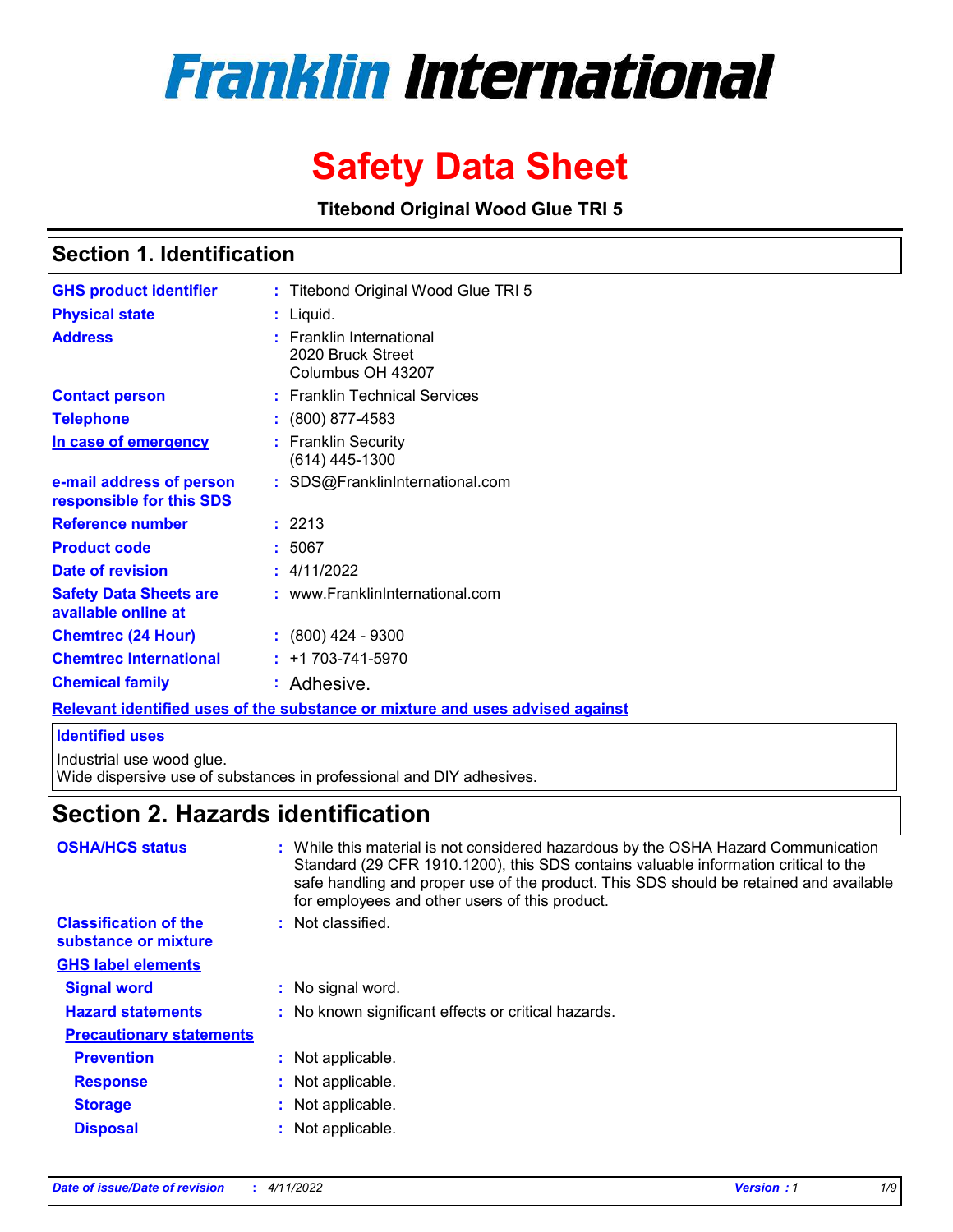# **Section 2. Hazards identification**

**Hazards not otherwise classified**

**:** None known.

# **Section 3. Composition/information on ingredients**

### **Substance/mixture :** Mixture

Any concentration shown as a range is to protect confidentiality or is due to batch variation.

**There are no ingredients present which, within the current knowledge of the supplier and in the concentrations applicable, are classified as hazardous to health or the environment and hence require reporting in this section. Occupational exposure limits, if available, are listed in Section 8.**

# **Section 4. First aid measures**

### **Description of necessary first aid measures**

| <b>Eye contact</b>                                        | : Immediately flush eyes with plenty of water, occasionally lifting the upper and lower<br>eyelids. Check for and remove any contact lenses. Get medical attention if irritation<br>occurs.                                                                                                                                                    |
|-----------------------------------------------------------|------------------------------------------------------------------------------------------------------------------------------------------------------------------------------------------------------------------------------------------------------------------------------------------------------------------------------------------------|
| <b>Inhalation</b>                                         | : Remove victim to fresh air and keep at rest in a position comfortable for breathing. Get<br>medical attention if needed.                                                                                                                                                                                                                     |
| <b>Skin contact</b>                                       | : Flush contaminated skin with plenty of water. Remove contaminated clothing and<br>shoes. Get medical attention if needed.                                                                                                                                                                                                                    |
| <b>Ingestion</b>                                          | : Wash out mouth with water. Remove victim to fresh air and keep at rest in a position<br>comfortable for breathing. If material has been swallowed and the exposed person is<br>conscious, give small quantities of water to drink. Do not induce vomiting unless<br>directed to do so by medical personnel. Get medical attention if needed. |
| <b>Most important symptoms/effects, acute and delayed</b> |                                                                                                                                                                                                                                                                                                                                                |
| <b>Potential acute health effects</b>                     |                                                                                                                                                                                                                                                                                                                                                |
| <b>Eye contact</b>                                        | : This product may irritate eyes upon contact.                                                                                                                                                                                                                                                                                                 |
| <b>Inhalation</b>                                         | : No known significant effects or critical hazards.                                                                                                                                                                                                                                                                                            |
| <b>Skin contact</b>                                       | : No known significant effects or critical hazards.                                                                                                                                                                                                                                                                                            |
| <b>Ingestion</b>                                          | : No known significant effects or critical hazards.                                                                                                                                                                                                                                                                                            |
| Over-exposure signs/symptoms                              |                                                                                                                                                                                                                                                                                                                                                |
| <b>Eye contact</b>                                        | : No specific data.                                                                                                                                                                                                                                                                                                                            |
| <b>Inhalation</b>                                         | : No specific data.                                                                                                                                                                                                                                                                                                                            |
| <b>Skin contact</b>                                       | : No specific data.                                                                                                                                                                                                                                                                                                                            |
| <b>Ingestion</b>                                          | : No specific data.                                                                                                                                                                                                                                                                                                                            |
|                                                           | Indication of immediate medical attention and special treatment needed, if necessary                                                                                                                                                                                                                                                           |
| <b>Notes to physician</b>                                 | : Treat symptomatically. Contact poison treatment specialist immediately if large<br>quantities have been ingested or inhaled.                                                                                                                                                                                                                 |
| <b>Specific treatments</b>                                | : No specific treatment.                                                                                                                                                                                                                                                                                                                       |
| <b>Protection of first-aiders</b>                         | : No action shall be taken involving any personal risk or without suitable training.                                                                                                                                                                                                                                                           |

**See toxicological information (Section 11)**

### **Section 5. Fire-fighting measures**

| <b>Extinguishing media</b>                           |                                                                                       |                   |     |
|------------------------------------------------------|---------------------------------------------------------------------------------------|-------------------|-----|
| <b>Suitable extinguishing</b><br>media               | : Use an extinguishing agent suitable for the surrounding fire.                       |                   |     |
| <b>Unsuitable extinguishing</b><br>media             | : None known.                                                                         |                   |     |
| <b>Specific hazards arising</b><br>from the chemical | : In a fire or if heated, a pressure increase will occur and the container may burst. |                   |     |
| Date of issue/Date of revision                       | $\div$ 4/11/2022                                                                      | <b>Version: 1</b> | 2/9 |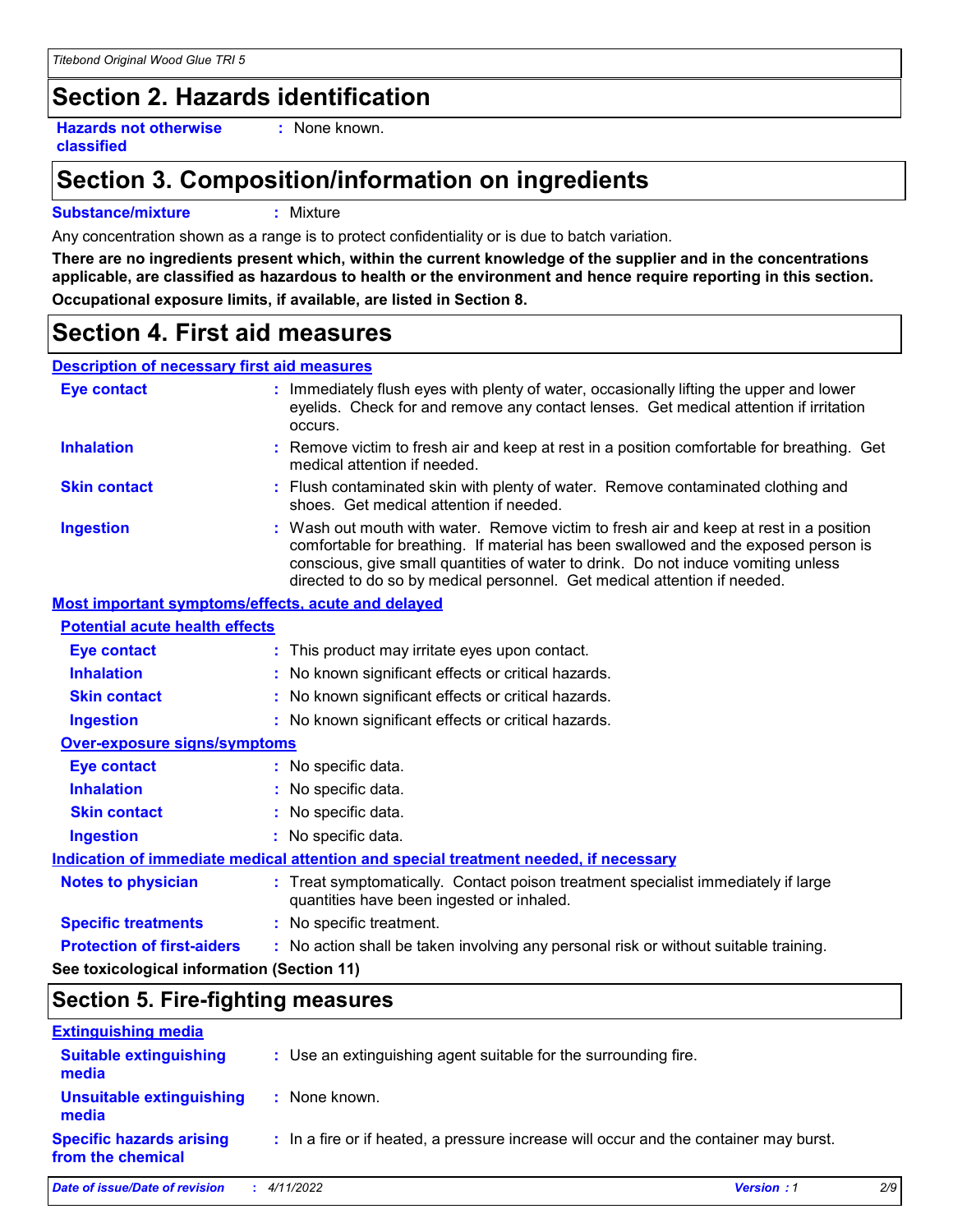# **Section 5. Fire-fighting measures**

| <b>Hazardous thermal</b><br>decomposition products       | : Decomposition products may include the following materials:<br>carbon dioxide<br>carbon monoxide                                                                                                  |
|----------------------------------------------------------|-----------------------------------------------------------------------------------------------------------------------------------------------------------------------------------------------------|
| <b>Special protective actions</b><br>for fire-fighters   | : Promptly isolate the scene by removing all persons from the vicinity of the incident if<br>there is a fire. No action shall be taken involving any personal risk or without suitable<br>training. |
| <b>Special protective</b><br>equipment for fire-fighters | : Fire-fighters should wear appropriate protective equipment and self-contained breathing<br>apparatus (SCBA) with a full face-piece operated in positive pressure mode.                            |

# **Section 6. Accidental release measures**

|                                                              | <b>Personal precautions, protective equipment and emergency procedures</b>                                                                                                                                                                                                                                                                                                                                                                                                                                                                                                                 |
|--------------------------------------------------------------|--------------------------------------------------------------------------------------------------------------------------------------------------------------------------------------------------------------------------------------------------------------------------------------------------------------------------------------------------------------------------------------------------------------------------------------------------------------------------------------------------------------------------------------------------------------------------------------------|
| For non-emergency<br>personnel                               | : No action shall be taken involving any personal risk or without suitable training.<br>Evacuate surrounding areas. Keep unnecessary and unprotected personnel from<br>entering. Do not touch or walk through spilled material. Put on appropriate personal<br>protective equipment.                                                                                                                                                                                                                                                                                                       |
|                                                              | For emergency responders : If specialized clothing is required to deal with the spillage, take note of any information in<br>Section 8 on suitable and unsuitable materials. See also the information in "For non-<br>emergency personnel".                                                                                                                                                                                                                                                                                                                                                |
| <b>Environmental precautions</b>                             | : Avoid dispersal of spilled material and runoff and contact with soil, waterways, drains<br>and sewers. Inform the relevant authorities if the product has caused environmental<br>pollution (sewers, waterways, soil or air).                                                                                                                                                                                                                                                                                                                                                            |
| <b>Methods and materials for containment and cleaning up</b> |                                                                                                                                                                                                                                                                                                                                                                                                                                                                                                                                                                                            |
| <b>Small spill</b>                                           | : Stop leak if without risk. Move containers from spill area. Dilute with water and mop up<br>if water-soluble. Alternatively, or if water-insoluble, absorb with an inert dry material and<br>place in an appropriate waste disposal container. Dispose of via a licensed waste<br>disposal contractor.                                                                                                                                                                                                                                                                                   |
| <b>Large spill</b>                                           | : Stop leak if without risk. Move containers from spill area. Prevent entry into sewers,<br>water courses, basements or confined areas. Wash spillages into an effluent treatment<br>plant or proceed as follows. Contain and collect spillage with non-combustible,<br>absorbent material e.g. sand, earth, vermiculite or diatomaceous earth and place in<br>container for disposal according to local regulations (see Section 13). Dispose of via a<br>licensed waste disposal contractor. Note: see Section 1 for emergency contact<br>information and Section 13 for waste disposal. |

# **Section 7. Handling and storage**

### **Precautions for safe handling**

| <b>Protective measures</b><br><b>Advice on general</b><br>occupational hygiene   | : Put on appropriate personal protective equipment (see Section 8).<br>: Eating, drinking and smoking should be prohibited in areas where this material is<br>handled, stored and processed. Workers should wash hands and face before eating,<br>drinking and smoking. Remove contaminated clothing and protective equipment before<br>entering eating areas. See also Section 8 for additional information on hygiene<br>measures.                                                                                                                                                                                                                                                |
|----------------------------------------------------------------------------------|-------------------------------------------------------------------------------------------------------------------------------------------------------------------------------------------------------------------------------------------------------------------------------------------------------------------------------------------------------------------------------------------------------------------------------------------------------------------------------------------------------------------------------------------------------------------------------------------------------------------------------------------------------------------------------------|
| <b>Conditions for safe storage,</b><br>including any<br><b>incompatibilities</b> | Store between the following temperatures: $4.4444$ to $32.222^{\circ}C$ (40 to $90^{\circ}F$ ). Store in<br>accordance with local regulations. Store in original container protected from direct<br>sunlight in a dry, cool and well-ventilated area, away from incompatible materials (see<br>Section 10) and food and drink. Keep container tightly closed and sealed until ready for<br>use. Containers that have been opened must be carefully resealed and kept upright to<br>prevent leakage. Do not store in unlabeled containers. Use appropriate containment to<br>avoid environmental contamination. See Section 10 for incompatible materials before<br>handling or use. |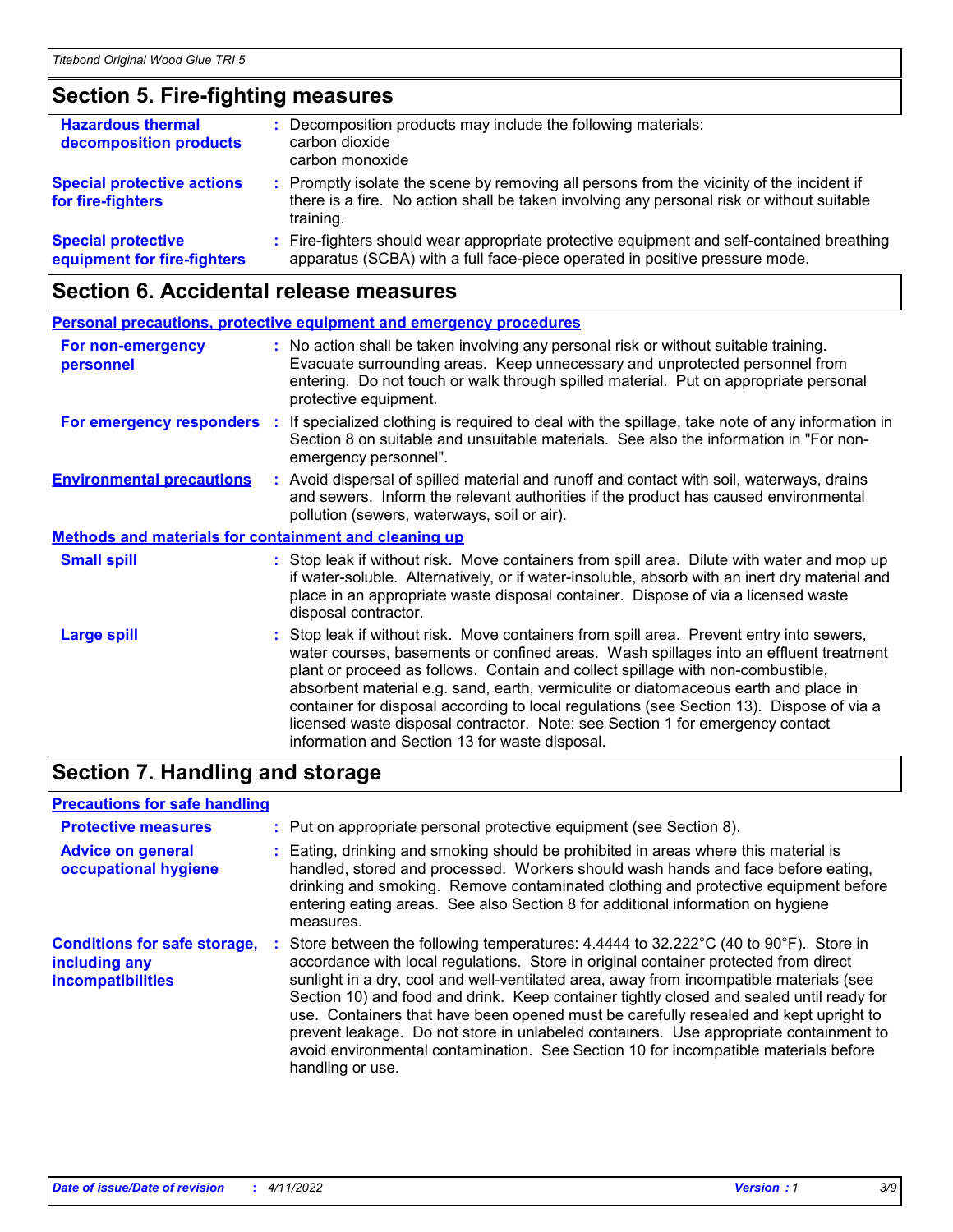# **Section 8. Exposure controls/personal protection**

### **Control parameters**

| <b>Occupational exposure limits</b>        |                                                                                                                                                                                                                                                                                                                                                                                                   |
|--------------------------------------------|---------------------------------------------------------------------------------------------------------------------------------------------------------------------------------------------------------------------------------------------------------------------------------------------------------------------------------------------------------------------------------------------------|
| None.                                      |                                                                                                                                                                                                                                                                                                                                                                                                   |
| <b>Appropriate engineering</b><br>controls | : Good general ventilation should be sufficient to control worker exposure to airborne<br>contaminants.                                                                                                                                                                                                                                                                                           |
| <b>Environmental exposure</b><br>controls  | : Emissions from ventilation or work process equipment should be checked to ensure<br>they comply with the requirements of environmental protection legislation. In some<br>cases, fume scrubbers, filters or engineering modifications to the process equipment<br>will be necessary to reduce emissions to acceptable levels.                                                                   |
| <b>Individual protection measures</b>      |                                                                                                                                                                                                                                                                                                                                                                                                   |
| <b>Hygiene measures</b>                    | : Wash hands, forearms and face thoroughly after handling chemical products, before<br>eating, smoking and using the lavatory and at the end of the working period.<br>Appropriate techniques should be used to remove potentially contaminated clothing.<br>Wash contaminated clothing before reusing. Ensure that eyewash stations and safety<br>showers are close to the workstation location. |
| <b>Eye/face protection</b>                 | : Safety eyewear complying with an approved standard should be used when a risk<br>assessment indicates this is necessary to avoid exposure to liquid splashes, mists,<br>gases or dusts. If contact is possible, the following protection should be worn, unless<br>the assessment indicates a higher degree of protection: safety glasses with side-<br>shields.                                |
| <b>Skin protection</b>                     |                                                                                                                                                                                                                                                                                                                                                                                                   |
| <b>Hand protection</b>                     | : Chemical-resistant, impervious gloves complying with an approved standard should be<br>worn at all times when handling chemical products if a risk assessment indicates this is<br>necessary.                                                                                                                                                                                                   |
| <b>Body protection</b>                     | : Personal protective equipment for the body should be selected based on the task being<br>performed and the risks involved and should be approved by a specialist before<br>handling this product.                                                                                                                                                                                               |
| <b>Other skin protection</b>               | : Appropriate footwear and any additional skin protection measures should be selected<br>based on the task being performed and the risks involved and should be approved by a<br>specialist before handling this product.                                                                                                                                                                         |
| <b>Respiratory protection</b>              | : Based on the hazard and potential for exposure, select a respirator that meets the<br>appropriate standard or certification. Respirators must be used according to a<br>respiratory protection program to ensure proper fitting, training, and other important<br>aspects of use.                                                                                                               |

# **Section 9. Physical and chemical properties**

| <b>Appearance</b>                                                       |                               |
|-------------------------------------------------------------------------|-------------------------------|
| <b>Physical state</b>                                                   | : Liquid.                     |
| Color                                                                   | : Yellow.                     |
| Odor                                                                    | $:$ Faint odor.               |
| <b>Odor threshold</b>                                                   | : Not available.              |
| рH                                                                      | $: 3.8 \text{ to } 4.7$       |
| <b>Melting point</b>                                                    | : Not available.              |
| <b>Boiling point</b>                                                    | : $98.889^{\circ}$ C (210°F)  |
| <b>Flash point</b>                                                      | : Closed cup: Not applicable. |
| <b>Evaporation rate</b>                                                 | $:$ <1 (butyl acetate = 1)    |
| <b>Flammability (solid, gas)</b>                                        | $:$ Not available.            |
| <b>Lower and upper explosive : Not available.</b><br>(flammable) limits |                               |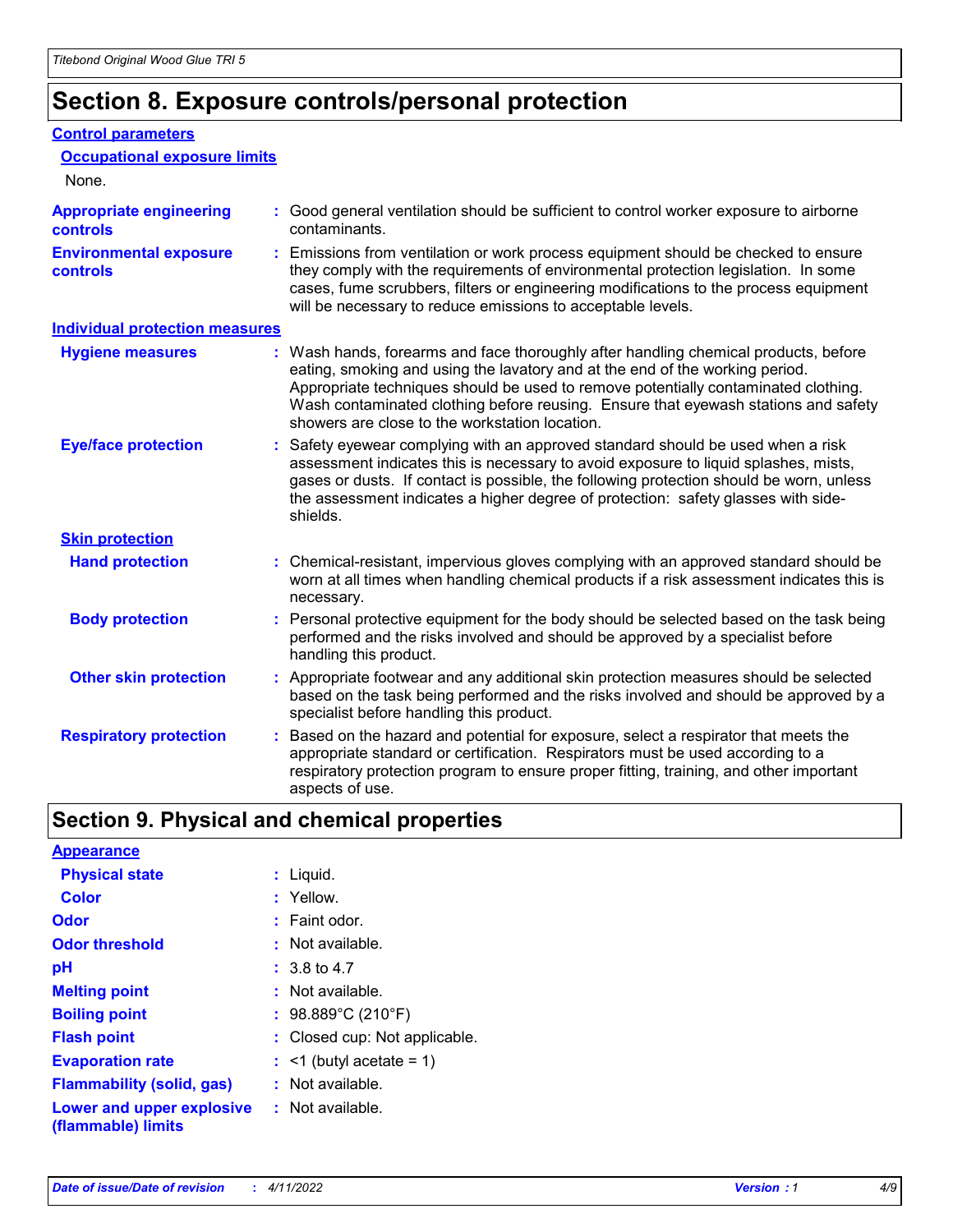### **Section 9. Physical and chemical properties**

| <b>VOC (less water, less</b><br>exempt solvents)  | : $10.7$ g/l       |
|---------------------------------------------------|--------------------|
| <b>Volatility</b>                                 | $: 54.1\%$ (w/w)   |
| <b>Vapor density</b>                              | $:$ Not available. |
| <b>Relative density</b>                           | : 1.0771           |
| <b>Solubility</b>                                 | : Not available.   |
| <b>Solubility in water</b>                        | $:$ Not available. |
| <b>Partition coefficient: n-</b><br>octanol/water | : Not available.   |
| <b>Auto-ignition temperature</b>                  | : Not available.   |
| <b>Decomposition temperature</b>                  | : Not available.   |
| <b>Viscosity</b>                                  | $:$ Not available. |

### **Section 10. Stability and reactivity**

| <b>Reactivity</b>                            |   | : No specific test data related to reactivity available for this product or its ingredients.            |
|----------------------------------------------|---|---------------------------------------------------------------------------------------------------------|
| <b>Chemical stability</b>                    |   | : The product is stable.                                                                                |
| <b>Possibility of hazardous</b><br>reactions |   | : Under normal conditions of storage and use, hazardous reactions will not occur.                       |
| <b>Conditions to avoid</b>                   | ÷ | No specific data.                                                                                       |
| <b>Incompatible materials</b>                |   | No specific data.                                                                                       |
| <b>Hazardous decomposition</b><br>products   |   | Under normal conditions of storage and use, hazardous decomposition products should<br>not be produced. |

# **Section 11. Toxicological information**

### **Information on toxicological effects**

### **Acute toxicity**

Not available.

### **Irritation/Corrosion**

Not available.

### **Conclusion/Summary**

- 
- **Sensitization**

Not available.

**Mutagenicity** Not available.

**Carcinogenicity** Not available.

**Reproductive toxicity** Not available.

**Teratogenicity** Not available.

**Skin Example 3 :** Prolonged or repeated contact can defat the skin and lead to irritation, cracking and/or dermatitis.

- **Eyes :** This product may irritate eyes upon contact.
- **Respiratory :** Inhalation of oil mist or vapors at elevated temperatures may cause respiratory irritation.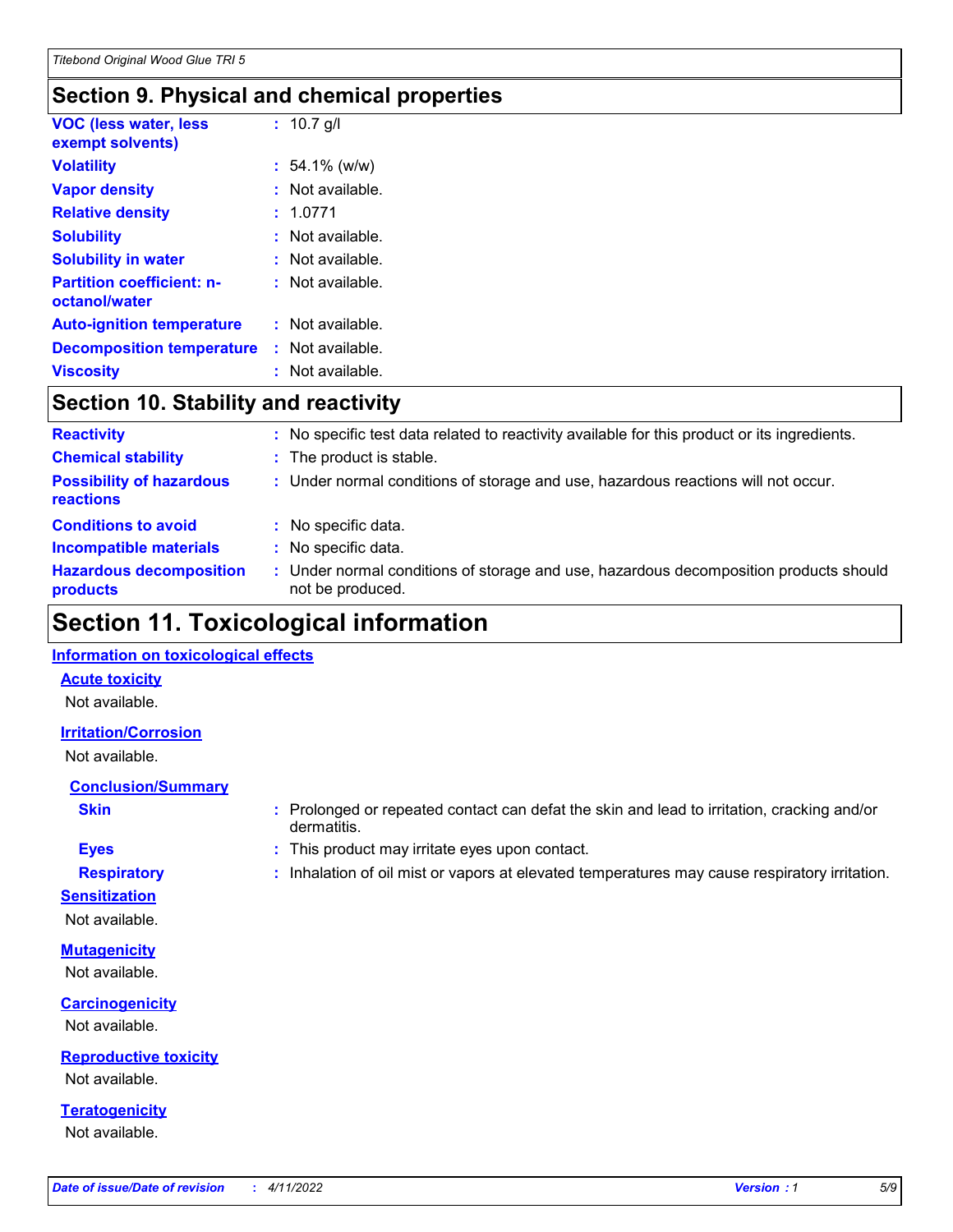# **Section 11. Toxicological information**

| <b>Specific target organ toxicity (single exposure)</b><br>Not available. |                                                                                              |
|---------------------------------------------------------------------------|----------------------------------------------------------------------------------------------|
| <b>Specific target organ toxicity (repeated exposure)</b>                 |                                                                                              |
| Not available.                                                            |                                                                                              |
| <b>Aspiration hazard</b><br>Not available.                                |                                                                                              |
| <b>Information on the likely</b><br>routes of exposure                    | : Routes of entry anticipated: Oral, Inhalation.<br>Routes of entry not anticipated: Dermal. |
| <b>Potential acute health effects</b>                                     |                                                                                              |
| <b>Eye contact</b>                                                        | : This product may irritate eyes upon contact.                                               |
| <b>Inhalation</b>                                                         | : No known significant effects or critical hazards.                                          |
| <b>Skin contact</b>                                                       | : No known significant effects or critical hazards.                                          |
| <b>Ingestion</b>                                                          | : No known significant effects or critical hazards.                                          |
|                                                                           | Symptoms related to the physical, chemical and toxicological characteristics                 |
| <b>Eye contact</b>                                                        | : No specific data.                                                                          |
| <b>Inhalation</b>                                                         | : No specific data.                                                                          |
| <b>Skin contact</b>                                                       | : No specific data.                                                                          |
| <b>Ingestion</b>                                                          | : No specific data.                                                                          |
|                                                                           | Delayed and immediate effects and also chronic effects from short and long term exposure     |
| <b>Short term exposure</b>                                                |                                                                                              |
| <b>Potential immediate</b><br>effects                                     | : Not available.                                                                             |
| <b>Potential delayed effects</b>                                          | : Not available.                                                                             |
| <b>Long term exposure</b>                                                 |                                                                                              |
| <b>Potential immediate</b><br>effects                                     | : Not available.                                                                             |
| <b>Potential delayed effects</b>                                          | : Not available.                                                                             |
| <b>Potential chronic health effects</b><br>Not available.                 |                                                                                              |
| <b>General</b>                                                            | : No known significant effects or critical hazards.                                          |
| <b>Carcinogenicity</b>                                                    | : No known significant effects or critical hazards.                                          |
| <b>Mutagenicity</b>                                                       | No known significant effects or critical hazards.                                            |
|                                                                           |                                                                                              |
| <b>Teratogenicity</b>                                                     | No known significant effects or critical hazards.                                            |
| <b>Developmental effects</b>                                              | No known significant effects or critical hazards.                                            |
| <b>Fertility effects</b>                                                  | : No known significant effects or critical hazards.                                          |
| <b>Numerical measures of toxicity</b><br><b>Acute toxicity estimates</b>  |                                                                                              |
| Not available.                                                            |                                                                                              |
|                                                                           |                                                                                              |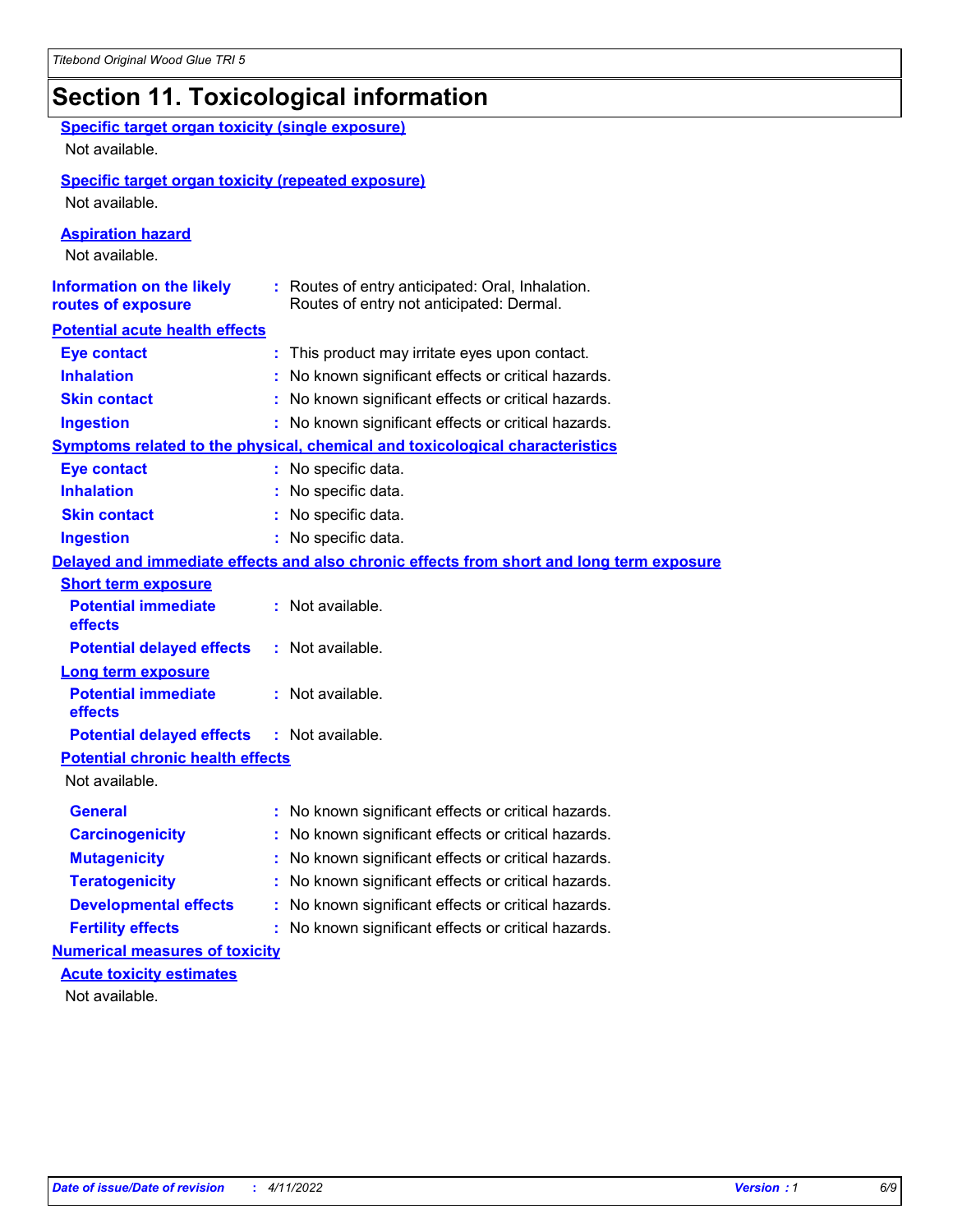# **Section 12. Ecological information**

### **Toxicity**

Not available.

### **Persistence and degradability**

**Bioaccumulative potential** Not available. **Mobility in soil** Not available.

| <b>MODINA IN SON</b>                                    |                                                     |
|---------------------------------------------------------|-----------------------------------------------------|
| <b>Soil/water partition</b><br><b>coefficient (Koc)</b> | : Not available.                                    |
| <b>Other adverse effects</b>                            | : No known significant effects or critical hazards. |

# **Section 13. Disposal considerations**

The generation of waste should be avoided or minimized wherever possible. Disposal of this product, solutions and any by-products should at all times comply with the requirements of environmental protection and waste disposal legislation and any regional local authority requirements. Dispose of surplus and non-recyclable products via a licensed waste disposal contractor. Waste should not be disposed of untreated to the sewer unless fully compliant with the requirements of all authorities with jurisdiction. Waste packaging should be recycled. Incineration or landfill should only be considered when recycling is not feasible. This material and its container must be disposed of in a safe way. Empty containers or liners may retain some product residues. Avoid dispersal of spilled material and runoff and contact with soil, waterways, drains and sewers. **Disposal methods :**

# **Section 14. Transport information**

|                                      | <b>DOT</b><br><b>Classification</b> | <b>TDG</b><br><b>Classification</b> | <b>Mexico</b><br><b>Classification</b> | <b>ADR/RID</b>               | <b>IMDG</b>              | <b>IATA</b>              |
|--------------------------------------|-------------------------------------|-------------------------------------|----------------------------------------|------------------------------|--------------------------|--------------------------|
| <b>UN number</b>                     | Not regulated.                      | Not regulated.                      | Not regulated.                         | Not regulated.               | Not regulated.           | Not regulated.           |
| <b>UN proper</b><br>shipping name    |                                     |                                     |                                        |                              |                          |                          |
| <b>Transport</b><br>hazard class(es) | $\overline{\phantom{0}}$            | $\overline{\phantom{0}}$            | $\qquad \qquad$                        | $\qquad \qquad \blacksquare$ | $\overline{\phantom{0}}$ | $\overline{\phantom{0}}$ |
| <b>Packing group</b>                 | $\blacksquare$                      | -                                   |                                        | -                            |                          | -                        |
| <b>Environmental</b><br>hazards      | No.                                 | No.                                 | No.                                    | No.                          | No.                      | No.                      |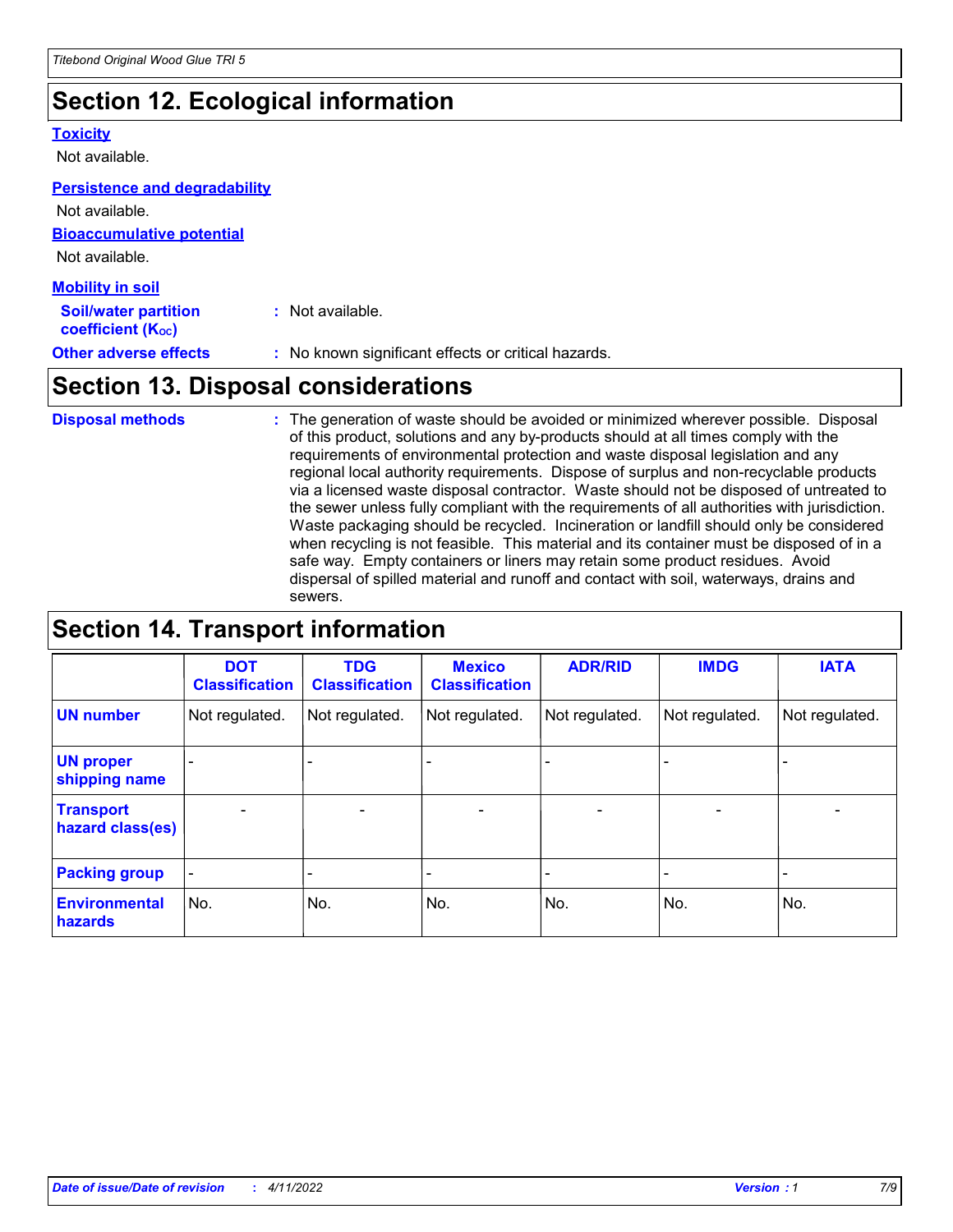# **Section 15. Regulatory information**

### **U.S. Federal regulations**

### **SARA 302/304**

### **Composition/information on ingredients**

No products were found.

| SARA 304 RQ | Not applicable. |
|-------------|-----------------|
|-------------|-----------------|

### **SARA 311/312**

**Classification :** Not applicable.

### **Composition/information on ingredients**

No products were found.

| <b>State regulations</b> |  |  |
|--------------------------|--|--|
|--------------------------|--|--|

| <b>Massachusetts</b>       | : None of the components are listed. |
|----------------------------|--------------------------------------|
| <b>New York</b>            | : None of the components are listed. |
| <b>New Jersey</b>          | : None of the components are listed. |
| <b>Pennsylvania</b>        | : None of the components are listed. |
| <b>California Prop. 65</b> |                                      |

This product does not require a Safe Harbor warning under California Prop. 65.

### **International regulations**

|             |  |  | <b>Chemical Weapon Convention List Schedules I, II &amp; III Chemicals</b> |  |
|-------------|--|--|----------------------------------------------------------------------------|--|
| Not listed. |  |  |                                                                            |  |

### **Montreal Protocol**

Not listed.

**Stockholm Convention on Persistent Organic Pollutants** Not listed.

### **UNECE Aarhus Protocol on POPs and Heavy Metals**

Not listed.

### **Inventory list**

**China :** Not determined. **United States TSCA 8(b) inventory**

### **:** All components are active or exempted.

## **Section 16. Other information**

**Hazardous Material Information System (U.S.A.)**



**Caution: HMIS® ratings are based on a 0-4 rating scale, with 0 representing minimal hazards or risks, and 4 representing significant hazards or risks. Although HMIS® ratings and the associated label are not required on SDSs or products leaving a facility under 29 CFR 1910.1200, the preparer may choose to provide them. HMIS® ratings are to be used with a fully implemented HMIS® program. HMIS® is a registered trademark and service mark of the American Coatings Association, Inc.**